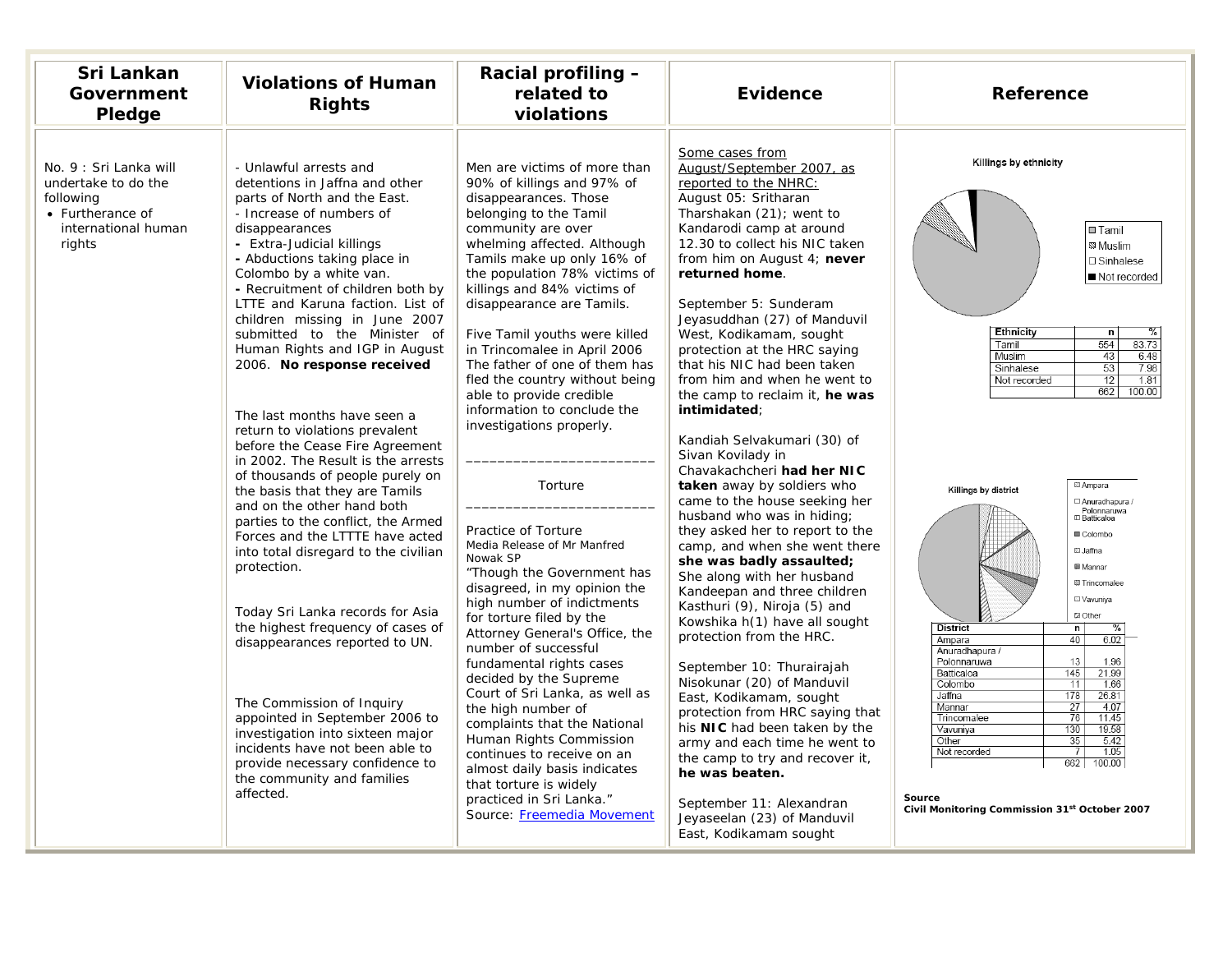|                     | A wave of abductions amongst<br>Muslim business people in the<br>capital city Colombo has not<br>been properly investigated. In<br>the months of April and May<br>2007 abductions and extortions<br>amongst the wealthy Muslim<br>people appeared.<br>In June 2007 the Police arrested<br>one of the Air Force offices<br>named by a Senior Opposition<br>MP to be involved in the said<br>abductions. Up to date no<br>actions have been taken to bring<br>charges against him.                                                                                                                                                                                                                     |                                                                                                                                                                                                                                                                                                                                                                                                                                                                                                                                               | protection from the HRC after<br>military took away his NIC.<br>Subramanium Nagendran (33)<br>of Varani, Jaffna, sought<br>protection with the HRC saying<br>that his NIC was taken by the<br>army during a cordon and<br>search operation on<br>12.03.2007. He was asked to<br>report to the army once a<br>week: each time he went<br>there he was assaulted.<br>Recently some men came to his<br>home looking for him and<br>questioned his family members<br>about his whereabouts.<br><b>Missing persons:</b><br>January to August 2007<br>540 | Disappearances by ethnicity<br><b>E</b> Tamil<br>■ Sinhalese<br>$\square$ Muslim<br>Not recorded<br>%<br>Ethnicity<br>n<br>78.89<br>Tamil<br>426<br>10<br>1.85<br>Sinhalese<br>19<br>3.52<br>Muslim<br>85<br>15.74<br>Not recorded<br>540<br>100.00<br>Source<br>Civil Monitoring Commission 31 <sup>st</sup> October 2007 |
|---------------------|------------------------------------------------------------------------------------------------------------------------------------------------------------------------------------------------------------------------------------------------------------------------------------------------------------------------------------------------------------------------------------------------------------------------------------------------------------------------------------------------------------------------------------------------------------------------------------------------------------------------------------------------------------------------------------------------------|-----------------------------------------------------------------------------------------------------------------------------------------------------------------------------------------------------------------------------------------------------------------------------------------------------------------------------------------------------------------------------------------------------------------------------------------------------------------------------------------------------------------------------------------------|-----------------------------------------------------------------------------------------------------------------------------------------------------------------------------------------------------------------------------------------------------------------------------------------------------------------------------------------------------------------------------------------------------------------------------------------------------------------------------------------------------------------------------------------------------|----------------------------------------------------------------------------------------------------------------------------------------------------------------------------------------------------------------------------------------------------------------------------------------------------------------------------|
| • Humanitarian law. | Humanitarian<br><b>Conditions</b>                                                                                                                                                                                                                                                                                                                                                                                                                                                                                                                                                                                                                                                                    | <b>Racial Profiling</b>                                                                                                                                                                                                                                                                                                                                                                                                                                                                                                                       | <b>Evidence</b>                                                                                                                                                                                                                                                                                                                                                                                                                                                                                                                                     | <b>Reference</b>                                                                                                                                                                                                                                                                                                           |
|                     | According to UNHCR around<br>350,000 civilians are registered<br>as internally displaced during<br>the past two years. In the year<br>2006 itself a further 15,658 Sri<br>Lankan have sought refuge in<br>India. 57 aid workers have been<br>killed up to now.<br>From 2006 to present day Sri<br>Lanka's "War on Terror" has<br>extended to a "War of Words"<br>against Humanitarian and<br>Human Rights organizations.<br>Statement of Chief Government<br>Whip Minister Jeyaraj Fernandopulle,<br>referring to UN Under Secretary<br>General for Humanitarian Affairs,<br>John Holmes, August 2007<br>"I would say Holmes is<br>completely a terrorist, a<br>terrorist who supports<br>terrorism" | • IDP concerns are listed<br>below from our fact finding<br>missions dated<br>Non compliance of<br>$\sim$<br><b>IDP</b> resettlement<br>Principles<br>Ministry of Defense<br>regulations restricting<br>movement of aid-<br>workers during the past<br>2 years<br>Killing of ACF<br>workers and other aid<br>workers during the said<br>period pledges were<br>given.<br>Apparent ethnisisation of<br>relief distribution delays in<br>reaching affected areas tanta<br>mounting to punishing<br>communities in the<br>LTTTE controlled areas | Arrests and involuntary<br>disappearances of civilians and<br>IDPs, including those done<br>during cordon and search<br>operations, continue to be<br>reported to NGOs and other<br>agencies such as the Human<br>Rights Commission (HRC),<br>OCHA, UNICEF, ICRC, SLMM. 16<br>cases of disappearances had<br>been reported to The Human<br>Rights Commission in April<br>2007<br>57 Humanitarian workers killed<br>and disappeared<br><b>Details of Humanitarian</b><br>Workers killed article                                                      | Create a national legal framework<br>$\bullet$<br>for the protection of IDPs, using the<br>Guiding Principles of Internal<br>Displacement.                                                                                                                                                                                 |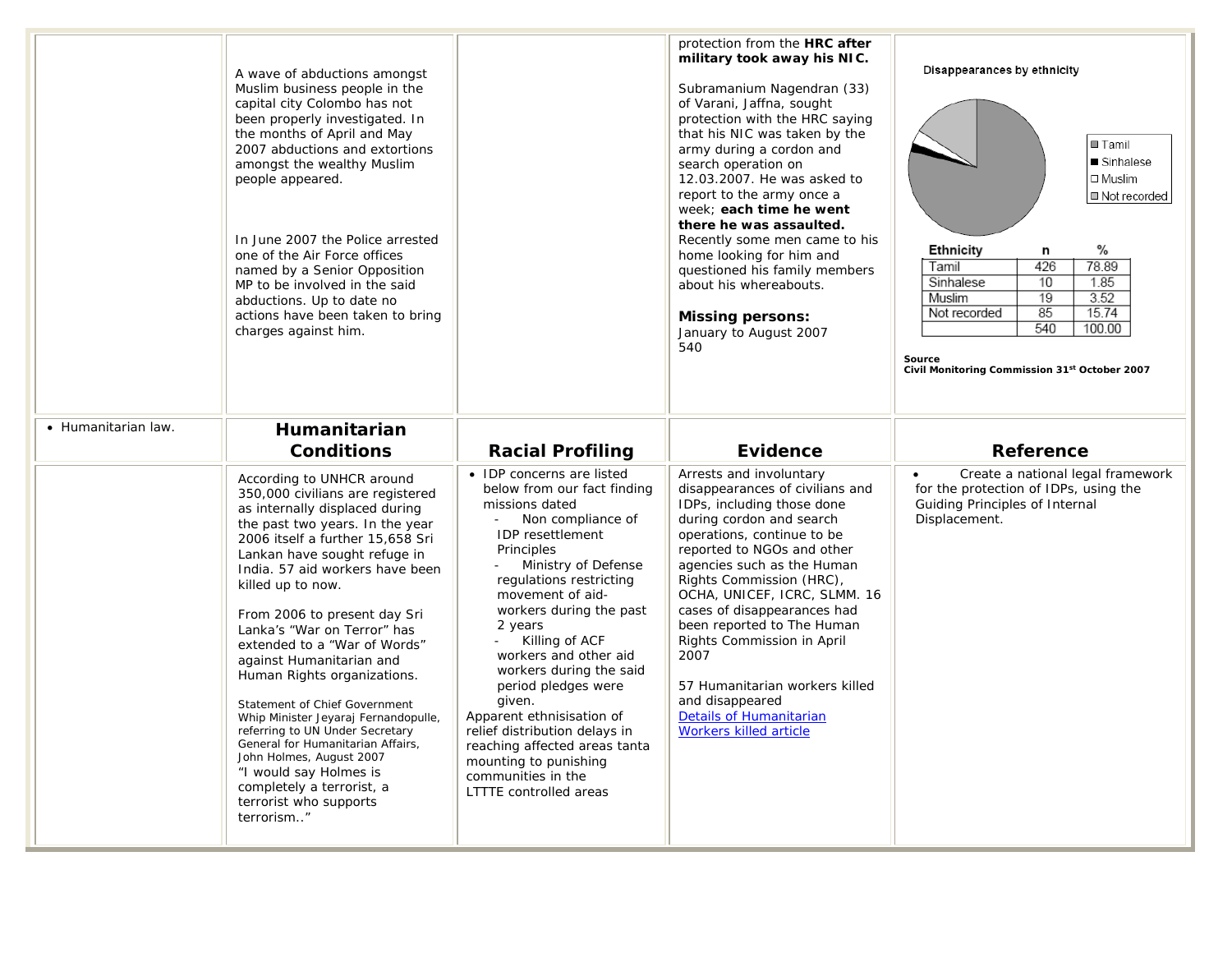|                                                                                             | Freedom of<br>expression                                                                                  | <b>Racial Profiling</b>                                                                                                                                                                                               | Evidence                                                                                                                                                                                                                                                                                                                                                                                                                                                                                                                                                                                                                                                                                                                                                                                                                                                                                                                  | <b>Reference:</b>                                                                                                                                                                                                                                                                                                                      |
|---------------------------------------------------------------------------------------------|-----------------------------------------------------------------------------------------------------------|-----------------------------------------------------------------------------------------------------------------------------------------------------------------------------------------------------------------------|---------------------------------------------------------------------------------------------------------------------------------------------------------------------------------------------------------------------------------------------------------------------------------------------------------------------------------------------------------------------------------------------------------------------------------------------------------------------------------------------------------------------------------------------------------------------------------------------------------------------------------------------------------------------------------------------------------------------------------------------------------------------------------------------------------------------------------------------------------------------------------------------------------------------------|----------------------------------------------------------------------------------------------------------------------------------------------------------------------------------------------------------------------------------------------------------------------------------------------------------------------------------------|
| Invitation to Special<br>Rapporteurs<br>- Freedom of expression<br>and opinion<br>- Torture | January 2008<br>: Sri Lanka rated fifth deadliest<br>in the word for journalists by<br>IFJ.<br>Incidents: | - Majority of journalists killed<br>during the period under<br>review are Tamils.<br>- Attack on the only Tamil<br>newspaper establishment<br>situated in the high security<br>zone in Jaffna not yet<br>investigated | 2008 incidents and events<br>• 1st January: Defense Ministry<br>attacks an English daily<br>· 2nd January: Para-military<br>group threatens a journalist<br>• 2nd January: Three<br>journalists receive death threats<br>• 5th January: Leading media<br>trade union activists receive<br>death threats<br>• 7th January: Government<br>Minister accuses leading<br>journalist of promoting<br>terrorism<br>• 9th January: Attempts to<br>silence "Jaffna" daily Uthayan<br>· 10th January: Journalist<br>stabbed<br>· 19th January: Rumors will be<br>dealt with punishment - MCNS<br>• 27th January: Defense<br>Secretary favours censorship<br>and criminalizing defamation<br>· 28th January: Unofficial<br>censorship prevails<br>· 28th January: Associate<br>Editor stabbed<br>• 30th January: Popular<br>column dropped under<br>government pressure<br>• 30th January: Armed men<br>break into journalist's home | • http://www.freemediasrilanka.org<br>"Eleven media practitioners have been<br>killed in Sri Lanka since August 2005,<br>placing it second after Iraq in the list of<br>media worker deaths. None of the<br>investigations into the murders have led to<br>prosecutions."<br>Source: Return to War: Human Rights<br><b>Under Siege</b> |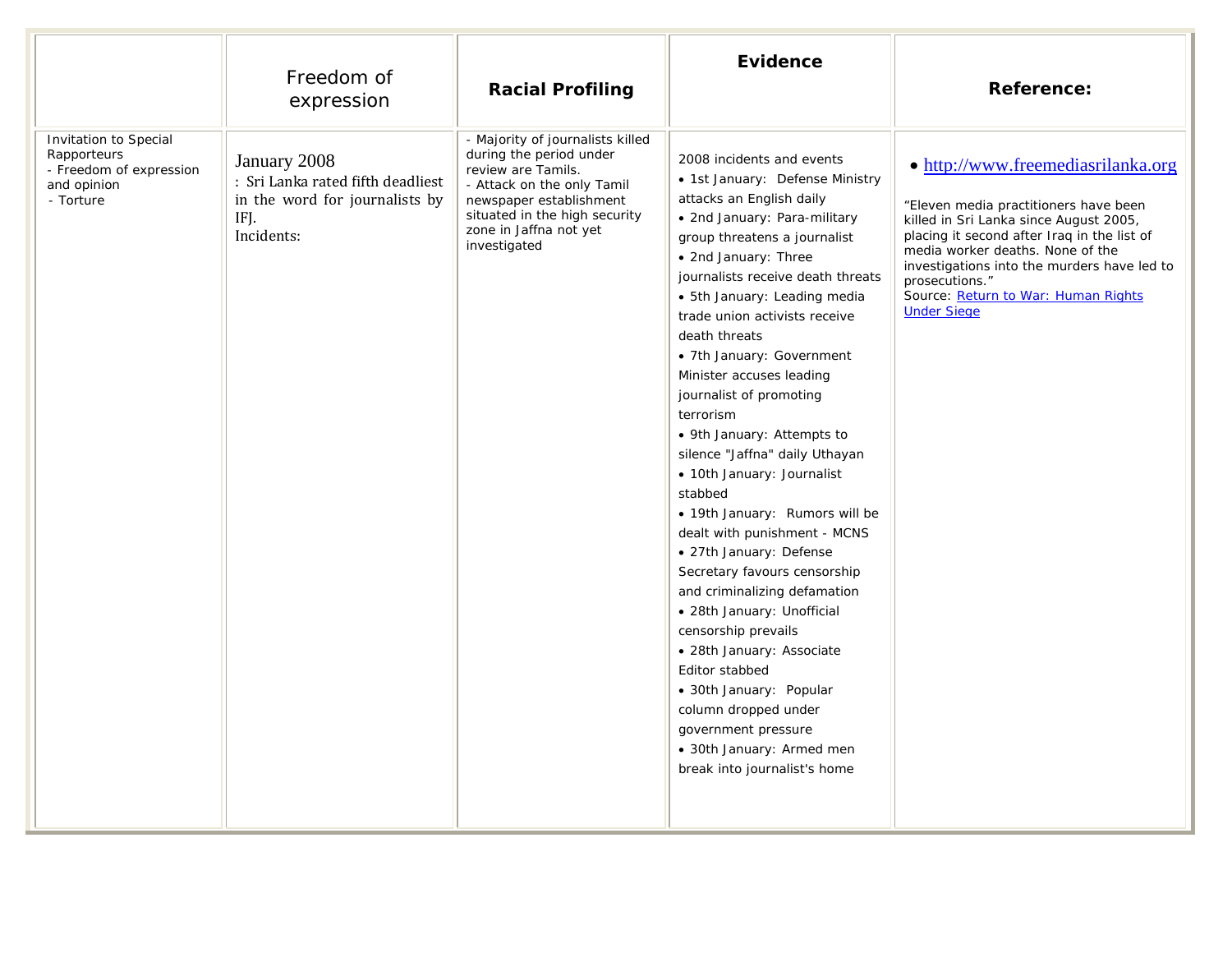| Monitoring<br><b>Bodies and GOSL</b>                                                                                                                                                                                                                                            | <b>Submissions</b>                                | <b>Delay</b>                                                                                                                                                                                                                           | Concluding<br>observation                                                                                                                                                                                                                                                                                                                                                                                                                                                                                                                                                                                                                                                                                                                                                                                                                                                                                                                                                                                                                                                                                                                                                                                                                                                                                                                         | <b>Ground Reality</b>                                                                                                                                                                                                                                                                                                                                                                                                                                                                                                                                                                                                                                                                                                                                                                                                                                                                                                                                                                                                                                                                                                                                                                                                                                                                                                                 |
|---------------------------------------------------------------------------------------------------------------------------------------------------------------------------------------------------------------------------------------------------------------------------------|---------------------------------------------------|----------------------------------------------------------------------------------------------------------------------------------------------------------------------------------------------------------------------------------------|---------------------------------------------------------------------------------------------------------------------------------------------------------------------------------------------------------------------------------------------------------------------------------------------------------------------------------------------------------------------------------------------------------------------------------------------------------------------------------------------------------------------------------------------------------------------------------------------------------------------------------------------------------------------------------------------------------------------------------------------------------------------------------------------------------------------------------------------------------------------------------------------------------------------------------------------------------------------------------------------------------------------------------------------------------------------------------------------------------------------------------------------------------------------------------------------------------------------------------------------------------------------------------------------------------------------------------------------------|---------------------------------------------------------------------------------------------------------------------------------------------------------------------------------------------------------------------------------------------------------------------------------------------------------------------------------------------------------------------------------------------------------------------------------------------------------------------------------------------------------------------------------------------------------------------------------------------------------------------------------------------------------------------------------------------------------------------------------------------------------------------------------------------------------------------------------------------------------------------------------------------------------------------------------------------------------------------------------------------------------------------------------------------------------------------------------------------------------------------------------------------------------------------------------------------------------------------------------------------------------------------------------------------------------------------------------------|
| Cooperating with Human<br><b>Rights Treaty Monitoring</b><br>Bodies by submitting<br>Period Reports on time<br>Party to the Optional<br>Protocol to the<br>Convention of the Rights<br>of the Child, on the sale<br>of children, Child<br>Prostitution and Child<br>Pornography | 1. Treaty Body CERD Last<br>submission 14/08/2001 | The committee has<br>considered the 7 <sup>th</sup> , 8 <sup>th</sup> and 9 <sup>th</sup><br>periodic reports of Sri Lanka<br>which were due on 20 <sup>th</sup> March<br>1995, 1997 and 1999 only on<br>the 7th <sup>t</sup> /08/2001 | 14th/08/2001 Principle<br>subjects of concern:<br>1. Restrictions placed on CPR<br>under PTA and emergency<br>regulations and their alleged<br>discriminatory application with<br>regard to Tamils (332)<br>2. Concern about the situation<br>of the civilians living in the<br>North and East particularly<br>IDPs; recommended that State<br>party continue to provide<br>assistance and work with<br>humanitarian agencies. (333)<br>3. Tamils of Indian origin<br>particularly plantation workers<br>and their descendents (334)<br>4. Re. the Veddas; to recognize<br>and protect their rights to own,<br>develope, control and use their<br>communal lands, territories and<br>resources. (335)<br>5. To provide updated data on<br>the demographic composition of<br>the population, (337)<br>6. The State part was invited to<br>provide relevant information on<br>20 <sup>th</sup> March 2003 regarding the<br>following $-$ (a) Content of the<br>devolution regime for regions<br>(b) Scope of restrictions on the<br>movement of Tamils living in<br>the North and Eastern provinces<br>(c) Situation of the Veddas (d)<br>Situation of stateless persons<br>(e) Measures taken to eliminate<br>racial discrimination (f) the<br>application of the PTA and ER<br>particularly the application to<br>Tamils and other ethnic groups. | 1. Arbitrary arrests and detention of Tamils<br>continuing under E.R where provisions of<br>PTA has been included during the period<br>under review for UPR<br>- Eviction of Tamils from lodges in<br>Colombo on 7 <sup>th</sup> June 2007<br>2. (a) Since 2006 the State party not<br>adhering to Treaty Body observation.<br>Refer to Ministry of Defense guide lines/<br>memos violating basic humanitarian<br>principles<br>(b) Killing of ACF workers<br>(c) Threat and killings of aid workers in<br>government controlled areas<br>3. (a) Citizenship law reformed in the year<br>2002 to facilitate granting of citizenship.<br>4. No new provisions have been made to<br>secure their rights. They continue to be<br>tried for poaching thereby making them<br>vulnerable in their own lands.<br>5. (a) No new census taken after 2000.<br>(b) No demographic nor gender<br>disaggregated data available related to<br>tsunami affected areas in the national<br>institutions<br>6. We request the State party to<br>provide the same information as they<br>come for the pier review under UPR.<br>• New ID with a photograph and basic<br>detail of person including ethnicity for<br>the Tamil community only in the North<br>and East.<br>• Permit from the Army for citizens of the<br>North Jaffna to travel to South. |